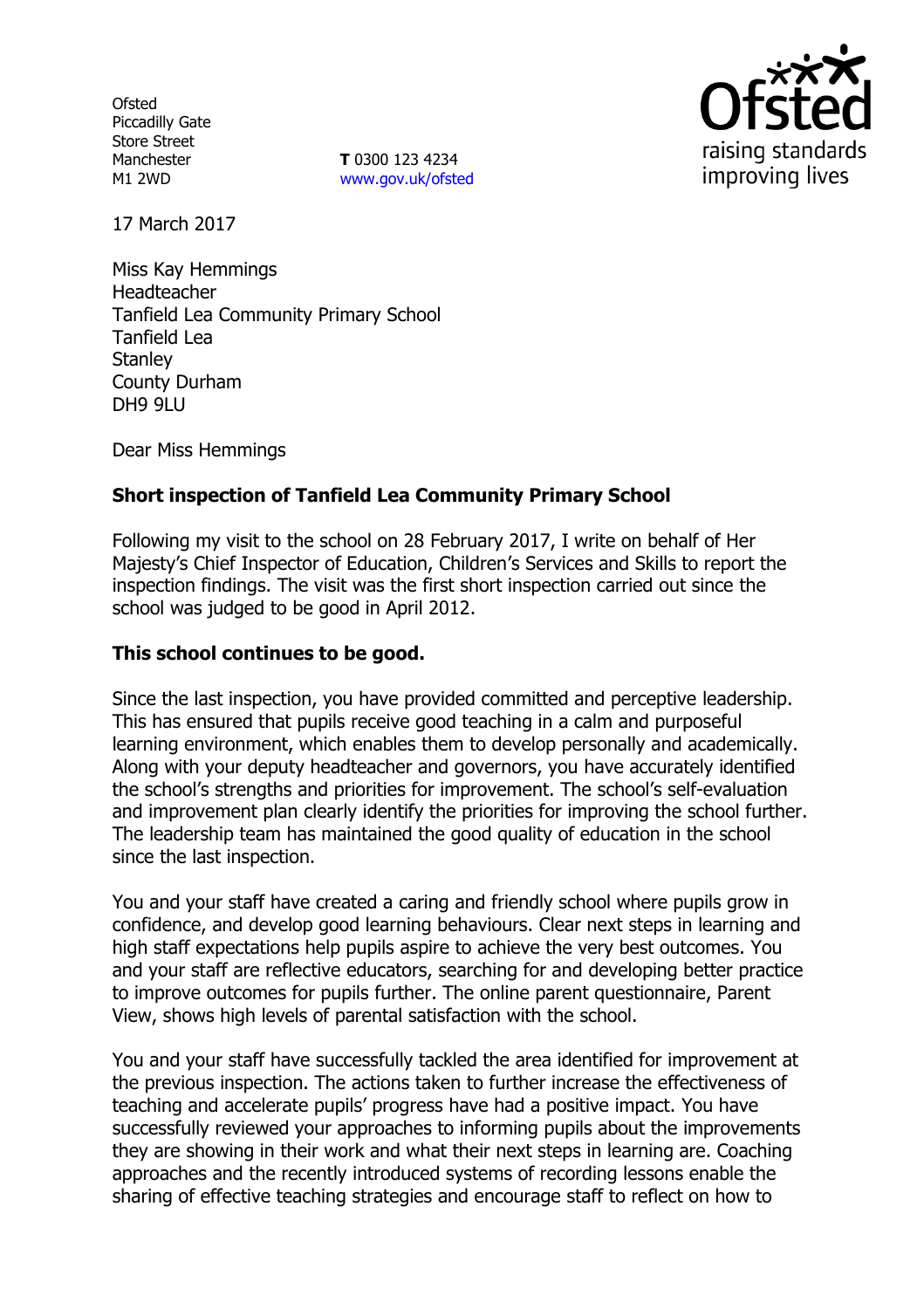

improve their teaching further. Your analysis shows that there is further work to do to improve pupils' progress in reading in order to improve the proportions of pupils who are achieving the higher standards. You, your leaders and governors are taking prompt action to address this.

# **Safeguarding is effective.**

You, your staff and governors give the highest priority to keeping pupils safe. Leaders and governors have ensured that current safeguarding arrangements are fit for purpose and records are of a high quality. Leaders complete careful safeguarding checks for all staff, governors and volunteers. The safeguarding policy meets the current national requirements and staff understand the procedures and their own responsibilities. Staff and governors receive regular and appropriate training so they know how to keep pupils safe, including training about how to protect pupils from radicalisation and extremism. Safeguarding leaders manage referrals to other agencies effectively and the headteacher has a determined approach to following up any safeguarding cases.

Your curriculum helps pupils know how to keep themselves safe, including when they are online. They know the different forms that bullying can take and know that staff will help them if they ever have concerns. The school's records show that incidents of bullying, including racist or homophobic incidents, are quickly addressed by the staff.

# **Inspection findings**

- You and your governors have managed changes to leadership and staffing since the last inspection effectively. As a result, you have maintained the good quality of teaching and leadership capacity has increased. Strong support ensures that staff who are new to the school develop important teaching and leadership skills to fulfil their roles successfully. Staff have a good understanding of your plans for continued improvement.
- The subject leaders for English have a good understanding of the priorities to improve pupils' outcomes. They have rightly focused on improving pupils' reading outcomes while at the same time keeping a careful eye on ensuring that pupils' writing outcomes continue to improve. Teachers have responded well to training and in the lessons which we visited together we noted clear evidence that they are putting this into practice. As a result, older pupils are developing their understanding of texts and are becoming more skilled at using more advanced comprehension skills. Staff use well-targeted interventions to help pupils who are not working at the expected standards in reading to catch up quickly. Reading competitions in school are raising the profile of reading and encouraging pupils to read quality texts. Your pupil progress information shows that while there is an improving picture in pupils' reading outcomes, there is more work to do to improve the numbers of pupils, including disadvantaged pupils, who are working at the higher standards.
- The teaching of phonics is well structured and teachers carefully match the work to pupils' levels of development. As a result, the overall proportion of Year 1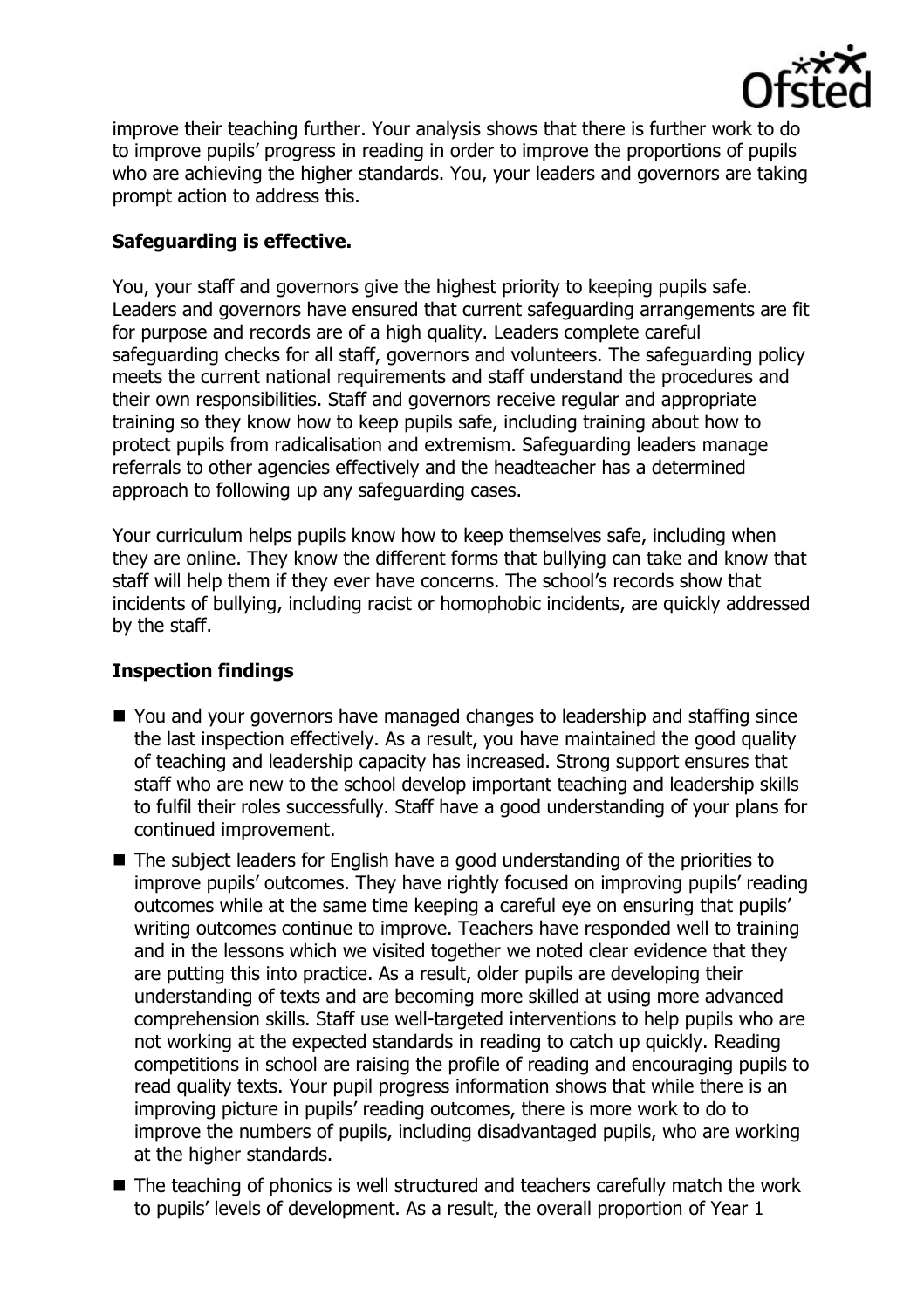

pupils who achieved the expected standard in the phonics screening check was very close to that found nationally in 2016. However, the proportion of disadvantaged pupils who achieved the expected standard dipped and this increased the difference in their achievement when compared to other pupils nationally. Leaders and staff take prompt action to help pupils who need extra support to improve their phonics skills. Consequently, the vast majority of these pupils catch up quickly. For example, in 2016 all Year 2 pupils were working at the expected standard in phonics.

- The subiect leaders for mathematics have taken effective action to improve the quality of teaching of mathematics. They carefully check that teachers respond to training and guidance. As a result, pupils make good progress in mathematics. In 2016, pupils' progress by the end of key stage 2 was significantly better than that found nationally. In key stage 1, the proportions of pupils achieving the expected and greater depth standards were higher than the national averages.
- Overall, your school attendance levels are higher than those found nationally. This is because good attendance has a high profile around the school and pupils understand the importance of good attendance and punctuality. However, the levels of absence for disadvantaged pupils and pupils who have special educational needs have been too high in the past. Wherever pupils' absence levels are a concern, you and your parent support adviser take prompt action to provide guidance and support for pupils and their families. This has a positive impact on improving attendance levels in the vast majority of instances.
- Leaders and staff provide good opportunities for pupils' personal development. This has a positive impact on their behaviour in lessons and during playtimes and lunchtimes. For example, the increased opportunities for pupils to engage in cooperative play using a wide range of resources provide a very purposeful use of pupils' lunchtime. Your evaluation shows the positive impact of this work. My own observations of lunchtime confirm your view, and pupils told me how much they valued these opportunities.
- Throughout the inspection pupils behaved very well, displayed good manners and their relationships with staff and their peers were exceedingly positive. Since the last inspection, you have employed a behaviour support leader. This is helping to provide additional guidance and mentoring for the small numbers of pupils who need support to improve their behaviour.
- Generally, children in the early years make good progress from their starting points. In 2016, children's outcomes by the end of Reception improved, which meant more children were well prepared to start Year 1. However, the proportion of children achieving a good level of development has been below the national average for the last two years. Furthermore, the difference between the proportions of disadvantaged children achieving a good level of development compared to other pupils nationally has not diminished over this period. You and your early years leader have a good understanding of the priorities to improve outcomes further for all early years children. Early years staff plan learning to meet children's learning needs and interests. Careful assessments are made to check children's progress. The early years leader completes detailed analyses of individual and overall children's progress. This includes analyses of key groups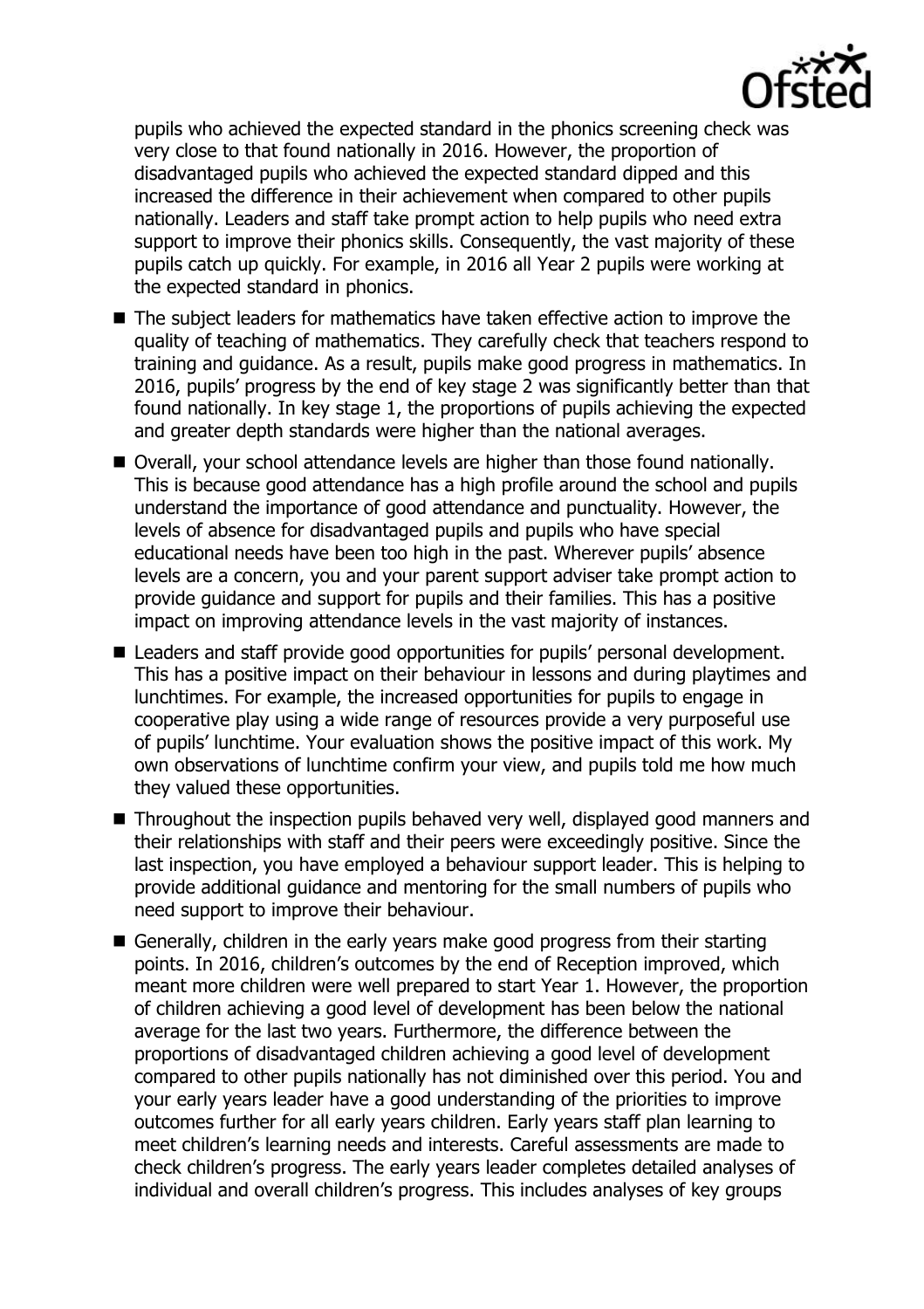

such as girls and boys and disadvantaged children. This information shows that current Reception children, including disadvantaged children, are making good progress. As a result, your predictions for children's outcomes at the end of the year are for further improvement. Your mid-year assessments indicate that you are on track to achieve these results.

- Plans are in place to increase the capacity for the pre-school numbers attending your school from September 2017. You, your early years leader and governors identify the potential this has to accelerate children's progress and increase the numbers achieving a good level of development by the end of Reception.
- Governors are supportive of the school and understand the community it serves. They have a good understanding of the school's priorities and they check carefully that pupils' outcomes are improving. They ensure effective challenge to leaders and keep a careful eye on the budget spending to ensure that resources provide good value for money. For example, they fully understand the need to improve pupils' reading outcomes and have taken appropriate strategic decisions to target resources for driving this improvement.

### **Next steps for the school**

Leaders and those responsible for governance should ensure that:

- planned actions to increase the proportions of pupils, including disadvantaged pupils, who achieve the higher standards in reading are completed and that leaders check to ensure that these actions have the required impact
- $\blacksquare$  planned actions for further improving early years provision and children's outcomes, including using the opportunities provided by the forthcoming expansion in the numbers of children attending the school's pre-school provision, are implemented effectively.

I am copying this letter to the chair of the governing body, the regional schools commissioner and the director of children and adult services for Durham. This letter will be published on the Ofsted website.

Yours sincerely

Michael Reeves **Her Majesty's Inspector**

### **Information about the inspection**

During this one-day inspection, I discussed the work of the school with you, the deputy headteacher and the subject leaders for English, mathematics and the early years. I also met with the behaviour leader. I observed and spoke with pupils during playtime, lunchtime and at other times during the day. I held discussions with a